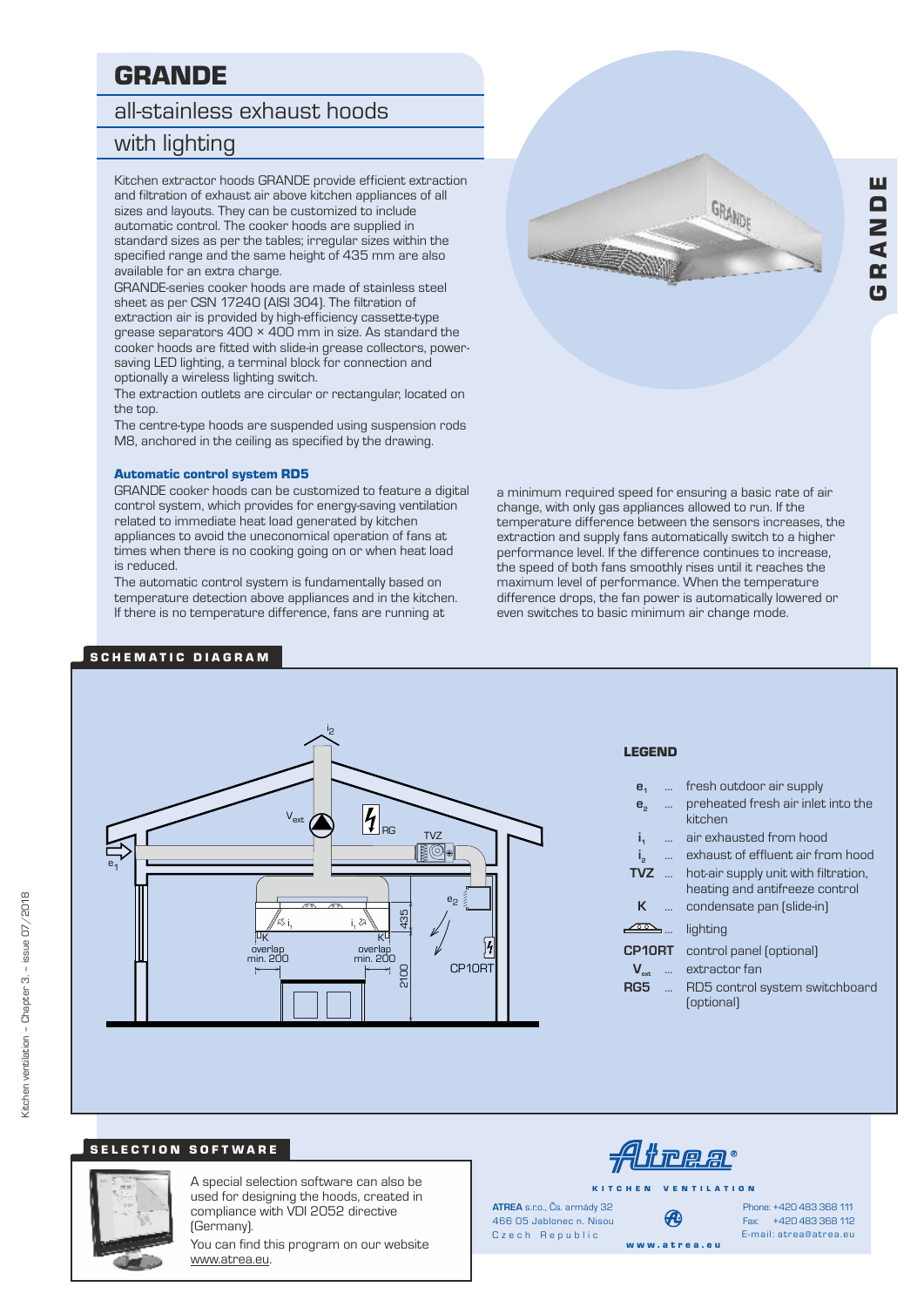# DESIGN GRANDE

#### GRANDE-1R (SINGLE ROW)

#### SINGLE ROW B = 1 000 to 1 500 mm **L threaded rod M8** 75 75 (not supplied) 30 100 Δ Δ il Killa R 355 Outlet space  $\frac{1}{2}$  (custom design) **Anchoring must be done in the ceiling; threaded rods M8 recommended**  $\sqrt{s}$ B - 60 for one outlet L/5 for two outlets L/8 S **B**integrated lighting Ε **nut M8** (not supplied)  $\overline{a}$ 435 **load spread washer** (supplied)

#### DIMENSIONS AND SIZING

|          |      | cooker hood dimensions (mm) |      |     | maximum<br>number of | maximum                                         | maximum                   |                      | number of   |  |
|----------|------|-----------------------------|------|-----|----------------------|-------------------------------------------------|---------------------------|----------------------|-------------|--|
| lenght L |      | width <b>B</b>              |      |     |                      | flow rate<br>$\left[\text{m}^3/\text{h}\right]$ | pressure<br>$drop$ $[Pa]$ | lighting power input | suspensions |  |
| 000      | 000  | 200                         | 1400 | 500 |                      | 1,160                                           | 49                        | 2x 14 W / 22 W       |             |  |
| 250      | 1000 | 200                         | 1400 | 500 | 2                    | 1 1 6 0                                         | 49                        | 2x 14 W / 22 W       |             |  |
| 500      | 000  | 200                         | 1400 | 500 | 3                    | 1740                                            | 64                        | 2x 28 W / 44 W       |             |  |
| 1750     | 1000 | 200                         | 1400 | 500 | 3                    | 1740                                            | 64                        | 2x 28 W / 44 W       |             |  |
| 2000     | 1000 | 200                         | 1400 | 500 | 4                    | 2 3 2 0                                         | 78                        | 2x 49 W / 65 W       | 8           |  |
| 2 2 5 0  | 1000 | 200                         | 1400 | 500 | 5                    | 2900                                            | 93                        | 2x 49 W / 65 W       | 8           |  |
| 2500     | 000  | 200                         | 1400 | 500 | 5                    | 2900                                            | 93                        | 2x 49 W /<br>65 W    | 8           |  |
| 2750     | 000  | 200                         | 1400 | 500 | 6                    | 3480                                            | 107                       | 2x 49 W / 65 W       | 8           |  |

# GRANDE-2R (DOUBLE ROW)





#### D I M E N S I O N S A N D S I Z I N G

|          | cooker hood dimension (mm) |     |         |       |                   |       |                |                                                                            |                                 | $\mid$ maximum lighting power input $\mid \vee \mid \mid$ number |                                         |             |
|----------|----------------------------|-----|---------|-------|-------------------|-------|----------------|----------------------------------------------------------------------------|---------------------------------|------------------------------------------------------------------|-----------------------------------------|-------------|
| lenght L |                            |     | widht B |       | <b>separators</b> |       |                | maximum maximum<br>number of $ $ flow rate<br>$\left[\frac{m^3}{h}\right]$ | <b>pressure</b><br>drop<br>[Pa] | 1950                                                             | $B = 1500 - B = 2000 -$ suspen-<br>2500 | of<br>sions |
| 1000     | 600                        | 800 | 2000    | 2 200 | 2400              | 2500  | $\overline{4}$ | 2 3 2 0                                                                    | 78                              | 22 W                                                             | $2 \times 22$ W                         | 8           |
| 250      | 600                        | 800 | 2000    | 2 200 | 2,400             | 2500  | 4              | 2 3 2 0                                                                    | 78                              | 22 W                                                             | 2×22W                                   | 8           |
| 500      | 600                        | 800 | 2000    | 2 200 | 2400              | 2 500 | 6              | 3480                                                                       | 107                             | 44 W                                                             | $2 \times 44$ W                         | 8           |
| 1750     | 600                        | 800 | 2000    | 2 200 | 2400              | 2500  | 6              | 3480                                                                       | 136                             | 44 W                                                             | $2 \times 44$ W                         | 8           |
| 2000     | 600                        | 800 | 2000    | 2 200 | 2 400             | 2500  | 8              | 4640                                                                       | 136                             | 65 W                                                             | $2 \times 65$ W                         | 12          |
| 2 2 5 0  | 600                        | 800 | 2000    | 2 200 | 2400              | 2500  | 10             | 5800                                                                       | 165                             | 65W                                                              | $2 \times 65$ W                         | 12          |
| 2500     | 600                        | 800 | 2000    | 2 200 | 2400              | 2500  | 10             | 5800                                                                       | 165                             | 65 W                                                             | $2 \times 65$ W                         | 12          |
| 2750     | 600                        | 800 | 2000    | 2 200 | 2400              | 2 500 | 12             | 6960                                                                       | 194                             | 65 W                                                             | $2 \times 65$ W                         | 12          |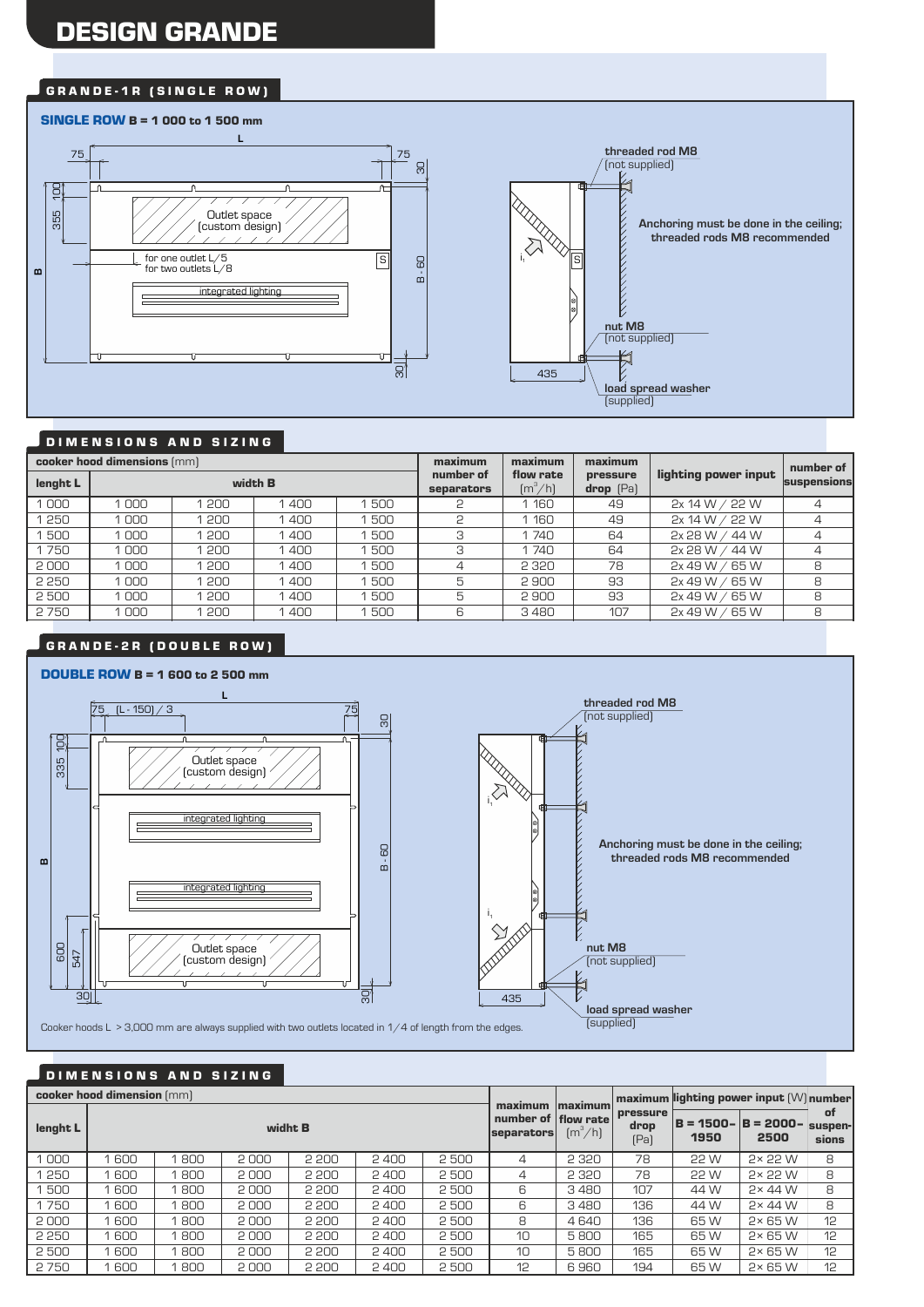#### A N C H O R I N G

#### **GRANDE**

#### anchoring to the ceiling

GRANDE cooker hoods are fitted with special fixtures for suspension using M8 threaded rods, anchored in the ceiling with 14 / 8 mm wedge anchors (not supplied). The fixtures are provided with cut-outs to facilitate the pushing of the suspension rods with nut into place and the height adjustment of the hood. For the number and type of suspensions see the drawings.



#### LAMELLA SEPARATORS

As standard the cooker hoods are fitted with lamella separators 400×400 mm.

The number of filters is always determined according to the assumed flow rate through the cooked hood as shown in the graph in such a way so as to ensure for the flow rate through one filter to be always in the optimum range. It is then necessary to check whether the calculated number of filters can be physically fitted in the cooker hood.



## WEIGHT

 $\mathsf{G}_{\tiny\mathsf{cooker\,hood}}\ \ \widetilde{=}\ \ \ \mathsf{L}\ \mathsf{x}\ \mathsf{B}\ \mathsf{x}\ \mathsf{(35\,to\,45\,kg\,/\,m^2\,of\,plan)}$  $G_{\text{separation}}^{\text{Coker-1600}} \cong 3.5 \text{ kg} / \text{ piece}$ 

#### IMPORANT NOTICES

- maximum extraction air temperature is 60 °C
- class B gas appliances must be ducted into a chimney, not in the cooker hood in any event
- ensure the sufficient overlap of the cooker hood over the outlines of appliances

#### ORDERING INFORMATION

Cooker hood GRANDE – L × B (mm) – V (m $^3$ /h) – ø D (mm), number of filters, – automatic control YES / NO – RD-K, CP TOUCH, CP10RT, terminal block RG – type, extractor (and supply) fan power input and type